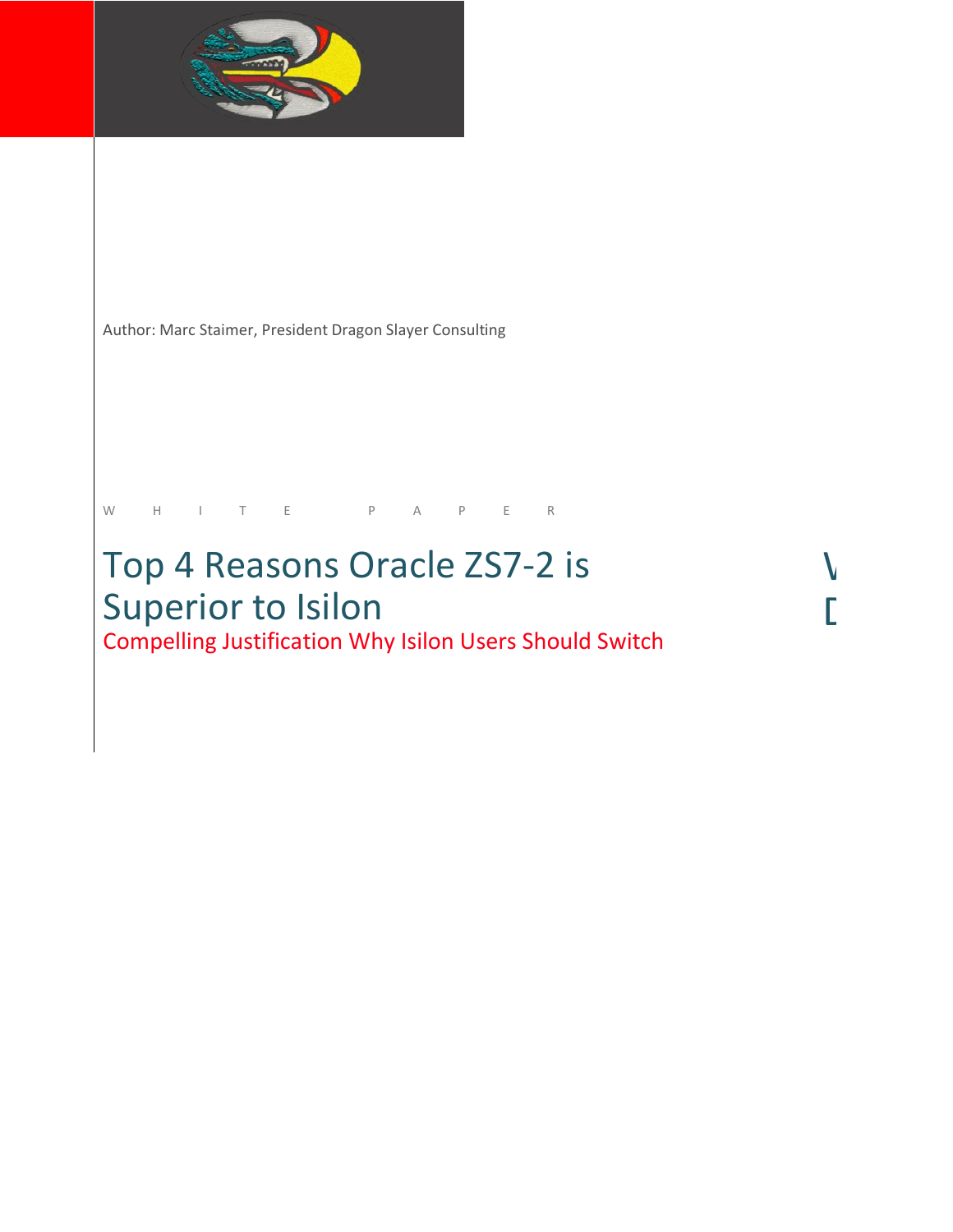### **Top 4 Reasons Oracle ZS7-2 is Superior to Isilon**

#### **Oracle ZS7-2 versus DELL EMC Isilon Gen6 Introduction**

 Oracle ZS7-2 (ZS7-2) is a state-of-the-art, scale-up, multi-purpose file and block storage system. The ZS7-2 is the latest Oracle ZFS Storage Appliance. This new generation delivers considerably greater performance, improved ease-of-use, greater efficiencies, simplified management, and lower TCO. The ZS7-2 is exclusively co-engineered with the Oracle Database to deliver unmatched Oracle Database performance, reduced storage consumption, and greater data protection.

 The DELL EMC Isilon Gen6 (Isilon) is a multi-node scale-out, multi-purpose file and block storage system designed for storing large amounts of unstructured data. Although it was not designed for high performance or transactional environments, DELL EMC have often sold it into them. The results have not been pretty with frequently unhappy users. The current generation made a concerted effort to noticeably improve performance. However, an examination of its results demonstrate it still cannot be considered highly performant or effective for transactional environments.

 Both the ZS7-2 and Isilon Gen6 are vastly improved. A deeper dive makes it clear that the Oracle ZS7-2 has widened the gap over Isilon in performance and three other dimensions.

- 1. Performance
- 2. Flexibility
- 3. Oracle Database Co-Engineering
- 4. Much Lower TCO

#### **Performance**

 DELL EMC Isilon (Isilon) has never been architected for performance. The Isilon engineering team have been trying to rectify that oversight since it first hit the market. Their results have been mixed. Despite constant efforts to improve performance via the storage media, nodal hardware, and system software they have not been able to overcome the limitations of OneFS – Isilon file system. OneFS is designed for large files and does not do very well with files smaller than 1 MB. It is a highly inefficient file system adding unnecessary latency to every IO. Hardware and storage stack improvements can only mask an inadequate amount of the OneFS inefficiencies. They cannot make it go away. Another frequently reported user performance issue is storage pool overflow. A higher performance pool fills up, it can overflow into a lower performance pool, automatically causing user frustration.



 Oracle ZS7-2 Storage (ZS7-2) is architected from the ground up for exceptional IO and throughput performance with extremely low latency. It starts with the exceedingly efficient and production-hardened ZFS (ZS7-2 file system). ZFS is the award-winning file system utilized by dozens of storage and systems vendors worldwide; the Oracle version contains many more security and enterprise features. Next is the DRAM-centric architectural design and symmetric multi-processing (SMP) operating system, which makes highly effective utilization of up to 3 TB of intelligent DRAM for caching and nearly a hundred multi-core CPUs. DRAM is up to 1000x faster and lower latency than flash SSDs and over 100x faster than NVMe SSDs. ZS7-2 DRAM caching accelerates IO and throughput. The ZS7-2 architecture is an "**AND**" not an "**OR**" architecture. It enables high IOPS **AND** high throughput. It pools effectively up to 3.7 PB of flash SSDs **AND** 11.5 PB of HDD. This makes the ZS7-2 ideal for those applications that need the "**AND**". Applications such as: Oracle Database and application workloads, private and public cloud deployments, visual effects (VFX) digital rendering, electronic design automation (EDA), video streaming, software development, target backup and recovery storage, and even virtual machine (VM) storage.

 Isilon is an **OR** architecture. For example: a node/chassis can be all-flash **OR** HDD. While different drive types are supported, they cannot be mixed in the same node or chassis. It is one type **OR** another of the drives. There are six unique node/chassis types. Each has different drives and memory (DRAM caching).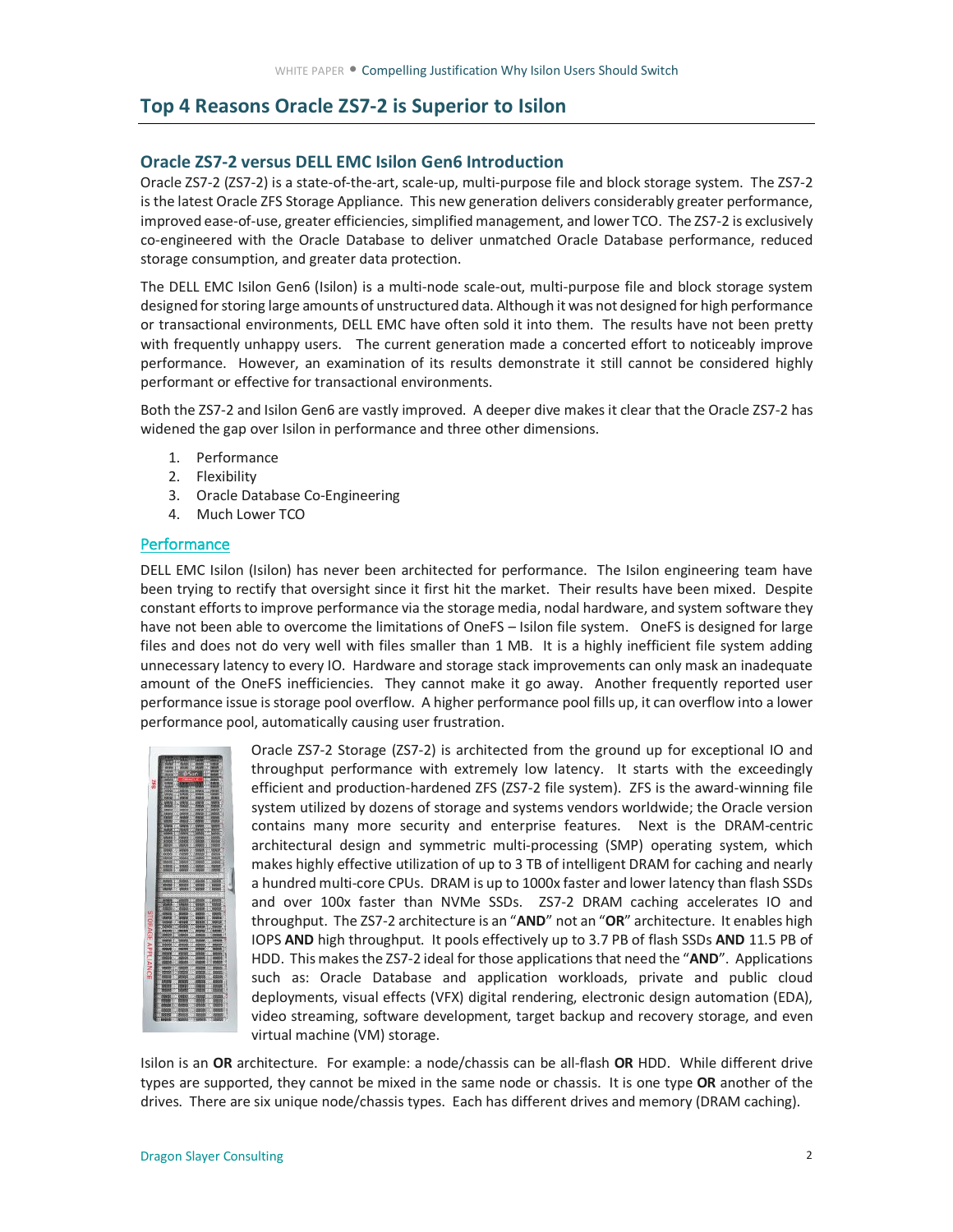How the ZS7-2 compares in performance to Isilon depends on several factors including the Isilon node/chassis type, drives utilized, and how the Isilon published performance numbers are interpreted. For the sake of argument, the Isilon F800 all-flash chassis is used for comparison.

 Although DELL EMC publishes aggregate chassis and a maxed out 36 chassis system streaming throughput performance for the all-flash F800, they do not publish IOPS. Aggregate falsely impliesjobs can stripe across all 4 nodes within a chassis or even across all 36 chassis in a system. They don't. The aggregate or concurrent throughput performance is the total topline Isilon performance available for multiple jobs or streams. But any specific job or stream is limited to that of a single node. Isilon's F800 configured topline potential read throughput is 3.75 GB/s per node; 15 GB/s per chassis; and 540 GB/s per maxed out F800 system. The write throughput topline is 1.9 GB/s per node; 7.6 GB/s per chassis; and 273.6 GB/s per maxed out F800 system.

 The ZS7-2 **AND** architecture enables the active-active controllers to provide the aggregate performance to a specific job such as RMAN. RMAN recovery performance (reads) from a ZS7-2 is 66.3 TB/hr or 18.42 GB/s (9.208 GB/s per node). Just comparing the node performance equates into more than 2.4x the max Isilon read throughput. RMAN backup performance (writes) from the ZS7-2 is 54.8 TB/hr or 15.22 GB/s (7.611 GB/s per node). That's more than 4x the max Isilon write throughput per node. What this means isthe ZS7- 2 will provide a lot more usable throughput performance to any given job or stream while the Isilon system – not the chassis – has more potential total performance available.

The benchmarks have been proving out the ZS7-2 exceptional performance. Preliminary<sup>1</sup> SpecSFS2014 SP2 Database results (this workload represents the typical behavior of a transactional SQL database<sup>2</sup>), SpecSFS2014 SP2 VDA results with Spectre/Meltdown patch (the business metric for the VDA benchmark is STREAMS<sup>3</sup>), SpecSFS2014 SP2 SWBUILD results (software build type workload is a classic meta-data intensive build workload<sup>4</sup>), SpecSFS2014 SP2 EDA results (the EDA workload is representative of the Electronic Design Automation environments<sup>5</sup>), all demonstrate unmistakable ZS7-2 best-in-class performance.

performance.<br>DELL EMC does not publish any Isilon industry performance benchmark results. No matter DELL EMC assertions or propaganda, the ZS7-2 delivers superior performance results over Isilon.

#### **Flexibility**

 $\overline{a}$ 

 The ZS7-2 is designed with flexibility and ease-of-use in mind. The DRAM, SSDs, HDDs, network connections, HBAs, are all flexible and configurable based on requirements. SSDs and HDDs can be mixed in the same system. Different drive types and capacities can be mixed in the same system. Infiniband (40 Gbps) and Ethernet (10/40 Gbps) can be mixed in the same system. The number of network connections are variable and configurable. Multiple different types of workloads can be mixed within the same system.

 Isilon is not as flexible. As previously mentioned, drive types and different capacities cannot be mixed within a node or chassis. They can only be mixed within a system with multiple different chassis. But it tends to create operational and management complexity while complicating performance management. It is doable and supported; however, best practices recommend different chassis types be deployed in their own clustered systems. Data can be moved or migrated from the higher performing systems to the lower performing ones based on tiering and replication policies. Although this simplifies individual system management, it significantly complicates ecosystem management and increases cost.

<sup>1</sup> Preliminary means the performance numbers have not yet been certified for publication.

<sup>&</sup>lt;sup>2</sup> The complete workload is a mixture of DB\_TABLE and DB\_LOG workloads. The DB\_TABLE workload is the database component, and DB\_LOG represents the log writer component of a database operation.

<sup>&</sup>lt;sup>3</sup> The benchmark consists of two workload objects: VDA1 (data stream) and VDA2 (companion applications). Each stream corresponds to a roughly 36 Mb/s bit rate, which is in the upper range of high definition video. The goal of the storage admin is to provide as many simultaneous streams as possible while meeting the bit rate and fidelity constraints.

<sup>4</sup> This workload was derived from analysis of software builds, and traces collected on systems in the software build arena. Conceptually, these tests are similar to running UNIX 'make' against several tens of thousands of files. The file attributes are checked (metadata operations) and if necessary, the file is read, compiled, then data is written back out to storage.

<sup>&</sup>lt;sup>5</sup> This workload is based on network traces collected from real environments and input from domain experts in and published documentation of the real-world implementation of the EDA applications being simulated. This workload also is the first workload in the SPEC SFS 2014 suite to have data sets that are both compressible and dedupable. The addition of support for dedupable data sets is a new feature within the SPEC SFS 2014 SP2 benchmark release.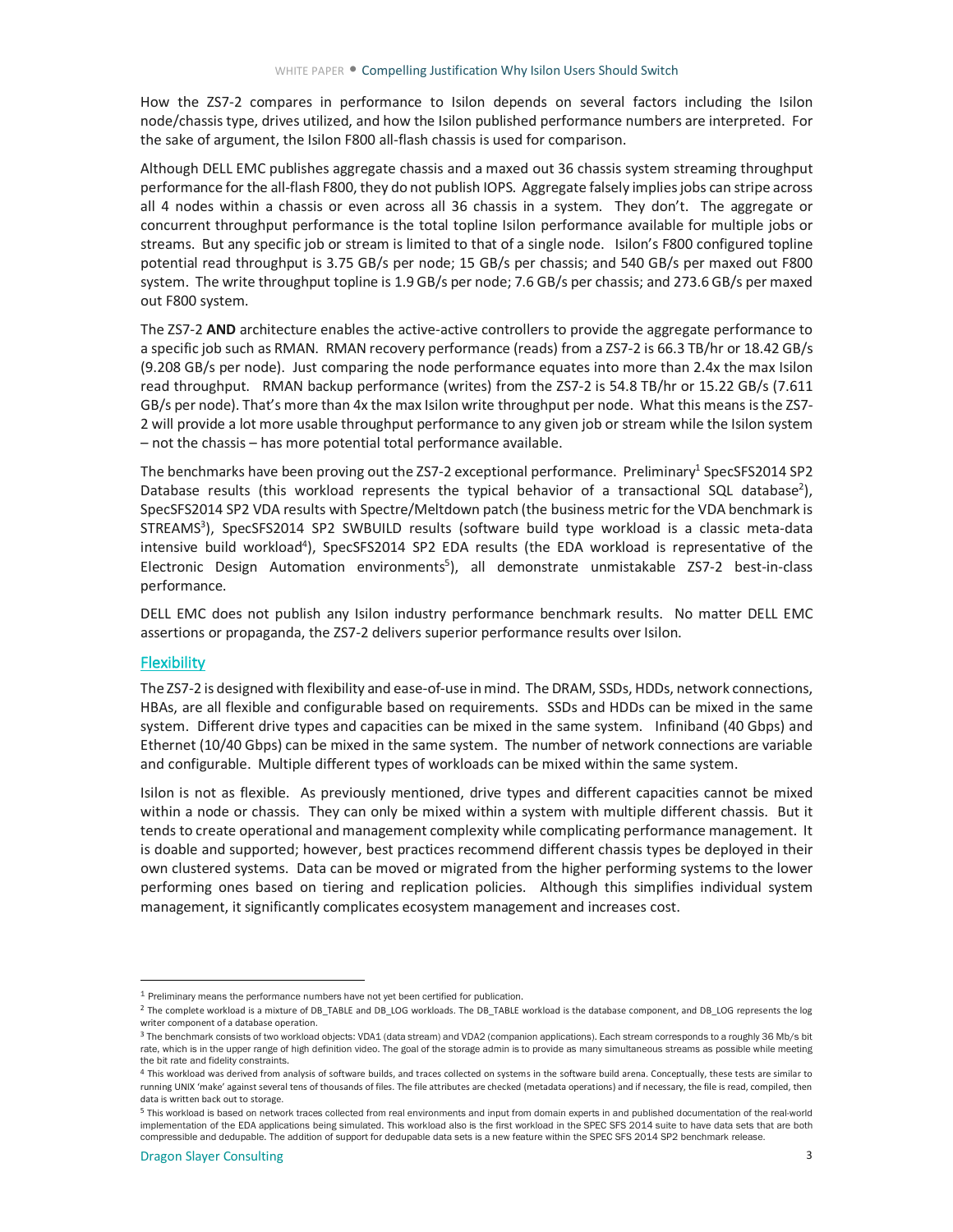One more thing that frustrates many Isilon users is that some upgrades require the entire system cluster to be rebooted simultaneously. That should simply not be necessary in this day and age.

#### Oracle Database Co-Engineering

 The ZS7-2 is co-engineered with the Oracle Database. The results of that co-engineering are 3 exclusive ZS7-2 capabilities of Oracle Intelligent Storage Protocol version 2 (OISP2), ZS7-2 Hybrid Columnar Compression (HCC) integration, and the tight correlation of ZS7-2 storage analytics with the Oracle Database Automated Workload Repository (AWR).

 OISP2 is unique to the ZS line of Oracle storage. It is a direct communication pipeline between the Oracle Database and the ZS7-2. That pipeline has a profound impact on Oracle Database performance, and storage management that makes the job of the DBA infinitely easier.

- • For low latency IO-sensitive operations, OISP2 prioritizes those IOs first, cuts latency on critical IOs by up 13.5x, and runs up to 19% faster for transaction-intensive applications.
- • For higher throughput cache bursting, Oracle Database operations such as backup and restore, it runs up to 33% faster, while creating optimal cache efficiency for other applications.
- • For storage management, OISP2 auto-sets up and auto tunes the ZS7-2, reducing steps and processes by as much as 70%.

 The integration of Oracle Database HCC with ZS7-2 produces 10-50x compression and an average of 12x. That compression greatly increases data warehouse and archive efficiency while radically reducing Oracle Database storage capacity consumption. It also speeds up Oracle Database processing of the compressed data because unlike Isilon deduplication, it does not require rehydration to be read. The average data reduction alone for the ZS7-2 is 3-6x better<sup>6</sup> than the best Isilon Oracle Database storage reduction results.

 Oracle Database AWR integration with the ZS7-2 storage analytics makes the DBA life much simpler when it comes to performance troubleshooting. The tight correlation provides the DBA unmatched actionable insights into IO storage performance on an IO type basis enabling them unprecedented control.

 Isilon has nothing like OISP2, HCC or any Oracle Database integration other than RMAN compatibility and never will. The question for any Oracle Database administrator becomes quite simple, do they want storage that accelerates their database, reduces their workload, reduces their storage consumption, and reduces their costs from reduced storage requirements? Or do they want to get poorer Oracle Database results, work harder, and spend more budget? This should be a rhetorical question.

#### Much Lower TCO

 The ZS7-2 has several ways in which it reduces costs over Isilon. As just discussed, the Oracle Database consumes on average 75 - 83% less storage capacity on the ZS7-2 than on Isilon because of HCC. Less storage capacity requirements equals reduced capital costs and reduced operating costs (maintenance, power, cooling, rack space, and more)

 New improvements in RAIDZ (2+1) enables the ZS7-2 to run very close to mirroring (2+2) performance with a 25% reduction in drives. Isilon cannot do that. Fewer parity drives equals more efficiency and lower cost. Isilon is known to be highly inefficient for many small files such as millions of files less than 128 KB in size such as in a CAD/CAM. Small files cause the Isilon protection level to utilize mirroring which comparatively to RAIDZ, requires 33% more capacity and cost.

 ZS7-2 Oracle Database co-engineering means reduced admin time spent on storage configuration, tuning, and troubleshooting. Reduced time equals reduced cost and higher admin productivity. Once again, Isilon lacks this co-engineering.

 Noticeably better performance means faster job completions, increased productivity, and faster time-to - market. Faster-time-to-market means decreased costs and/or increased revenues.

 $\overline{a}$ 

 2.8X data reduction.  $^6$  Users report that Isilon deduplication is considerably less effective than other platforms and not very effective at all on Oracle Databases getting at most a 2.0 to